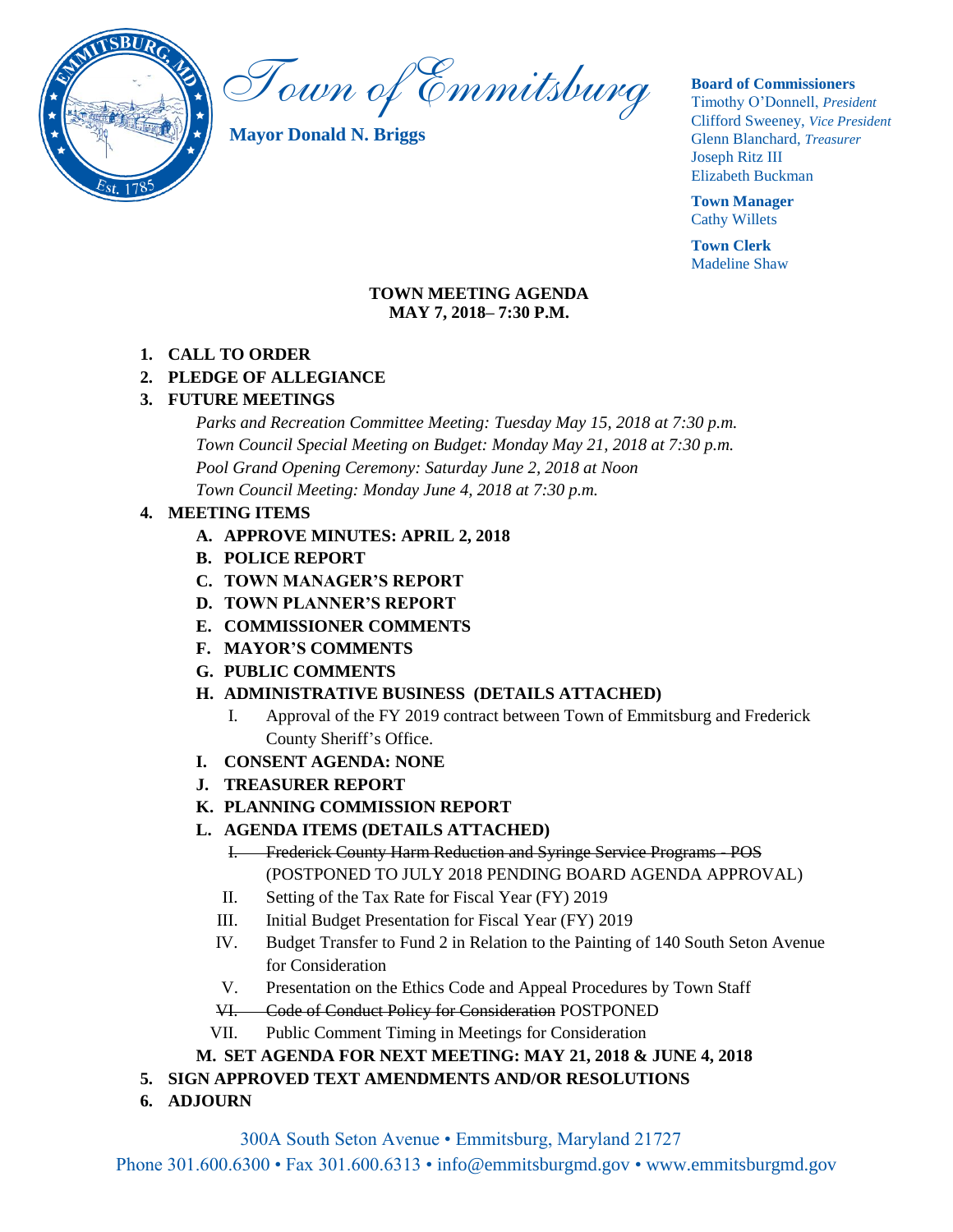## **A. APPROVE MINUTES: APRIL 2, 2018**

# **MINUTES TOWN MEETING April 2, 2018 Emmitsburg Town Office**

**Present:** *Elected Officials:* Commissioners: Elizabeth Buckman, Joseph Ritz III, Clifford Sweeney, and Tim O'Donnell, President. *Town Staff:* Cathy Willets, Town Manager; Madeline Shaw, Town Clerk; Amy Naill, Code Enforcement Officer; and Susan Cipperly, Town Planner. *Others Present:* Deputy Ben Whitehouse.

**Absent:** Commissioner Glenn Blanchard and Mayor Donald Briggs.

#### **I. Call to Order**

Commissioner Tim O'Donnell, President of the Board of Commissioners, called the April 2, 2018 Town Meeting to order at 7:30 p.m. EST. Pledge of Allegiance was recited. Upcoming meetings and grand openings were announced.

#### **Approval of Minutes**

*Motion***:** To approve the March 5, 2018 town meeting minutes as modified. Motion by Commissioner Ritz III, second by Commissioner Buckman. Vote: Motion carries 4 - 0 in favor, Commissioner Blanchard absent.

#### **Police Report:**

Deputy Ben Whitehouse presented the police report from March 2018 (exhibit attached). Deputy Whitehouse explained there were two deaths in town, one for a suicide and one for a natural death. He requested residents with a large amount of prescription medication call the deputies for home pick-up. Commissioner Buckman requested more deputy coverage on Friday and Saturday evenings and more monitoring of large truck speeds through Town. Two public comments were made from *Maria Henry, 113 East Main Street* and *Donald Sonn, 2 W. Main St.*, about their observations of large trucks constantly speeding through town and the ongoing schedule of the trucks.

#### **Town Managers Report:**

Cathy Willets, Town Manager, presented the Town Manager's Report from February 2018 (exhibit attached). Ms. Willets mentioned there is currently a surplus of precipitation, there were no spills of untreated sewerage, and the wastewater treatment plant (WWTP) did not exceed its design capacity during the month of February 2018. For noteworthy items, there is a large amount of inflow and infiltration (I&I), or wild water, in the sewage pipes due to a possible hole in the East Main Street line. As a result, the Town is treating an excess of .351 million gallons of I&I a day. There are also some power blips causing problems at the WWTP. Town staff fixed four water line breaks on West Main Street that occurred from the new Seton Center flow tests. A budget transfer will be needed at the next town meeting for 140 South Seton Avenue, a residential rental property, which needs painting and lead testing.

#### **Town Planners Report:**

Susan Cipperly, Town Planner, presented the Town Planner's Report from February 2018 (exhibit attached). Ms. Cipperly mentioned the Geographical Information System (GIS) has been very helpful with mapping various town projects and grants. The Dog Park will open May 5, 2018. Approximately \$4,800 has been raised in dog park donations to date, which helped fund the purchase of four dog park benches. The pool parking lot will be paved soon through a Project Open Space (POS) grant. The SHA MD 140 sidewalk project trees should be planted in May 2018. Any problems found within one year of the sidewalk completion date can be corrected by SHA per Town request.

#### **Commissioner Comments:**

- Commissioner Buckman: She requested the Board look into a sliding scale for entrance fees to Community Pool. The Boy Scouts have requested to run the pool concession stand with the girl scouts. There is a community yoga at the VFW on Main Street every Tuesday and Thursday at 6:30 p.m. She requested the Board visit the possibility of hiring contractually for a town planner position since growth appears to be slow.
- Commissioner Ritz III: He thanked town staff for promptly clearing the snow during the recent snowstorm.
- Commissioner Sweeney: He reiterated the Boy Scouts would like to use the concession stand at Community Pool and the Lions Club can partner with the group by donating coolers/grills. He requested a trial concession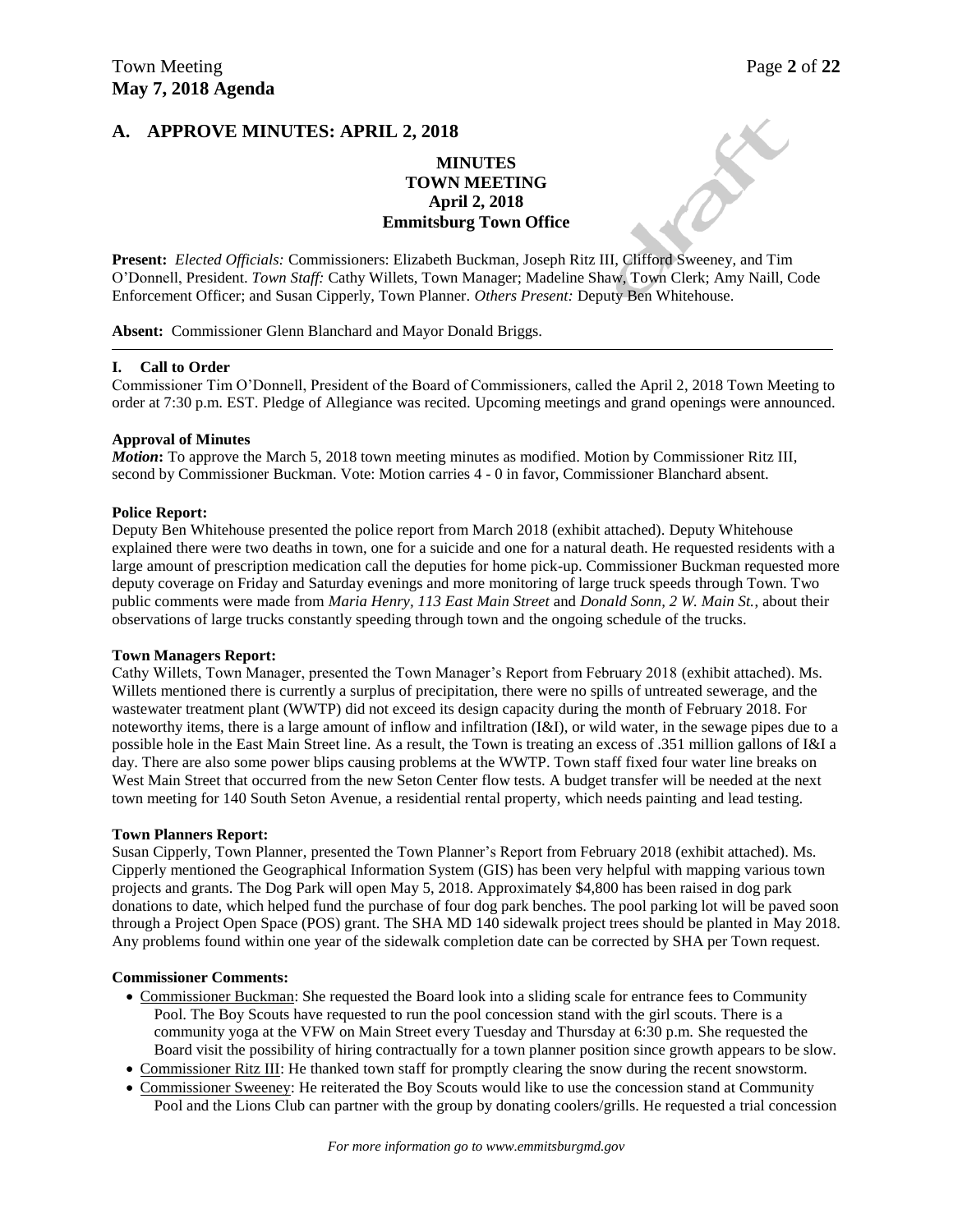day at the Community Pool during Community Heritage Day 2018. He invited locals to volunteer and donate to get Emmitsburg Little League up and running again in Emmitsburg.

 Commissioner O'Donnell: He explained the Town was not able to obtain funding through the SHA for bike trails at this time. He received an email from an individual expressing frustration over the Town's choice to give baseball field use to non-town organizations. He requested the Board review ordinances on allowing microbrewery operations in Town. National Interscholastic Cycling Association (NICA) will do a bike ride on Community Heritage Day.

#### **Mayor's Comments:**

None. Mayor Briggs absent.

#### **Public Comments:**

None. Comments are in relation to agenda item number three.

#### **Administrative Business:**

- I. Proclamation: April as National Child Abuse Prevention Month: Lynn Davis, Director of the Child Advocacy Center, and Cindy Miller, President of the Friends of the Child Advocacy Center, thanked the commissioners and Town for making April 2018 Child Abuse Awareness Month and allowing pinwheels to be "planted" in front of the Emmitsburg Community Center. Ms. Davis explained 200+ children use the resources through their center. Commissioner O'Donnell read the proclamation.
- II. Proclamation: Arbor Day Observance on April 28, 2018: Ms. Willets explained the proclamation is needed to become Tree City USA certified in Emmitsburg. The tree-planting event is scheduled for Saturday April 28, 2018 in Community Park. Commissioner O'Donnell read the proclamation.
- III. Recommendations Related to Multi-User Trail Route: Commissioner O'Donnell explained the grant application procedures have changed, so the Trail Conservancy is not pursuing the Emmitsburg trail grant anymore. As a result, it is unlikely new trails, such as the orange trail, will be built in summer 2018. Commissioner O'Donnell will update the Board if anything changes.

#### **Consent Agenda:**

None

#### **Treasurer's Report:**

Ms. Willets presented the Treasurer's Report for March 2018 in lieu of Commissioner Blanchard's absence (exhibit in April 2, 2018 agenda packet). The operating balance forward is \$5,298,146. The top 10 check amounts are listed.

#### **Planning Commission Report:**

None. There was no meeting in March 2018.

#### **II. Agenda Items**

Agenda Item #1- Frederick County Harm Reduction and Syringe Service Programs: This item has been postponed to the May 7, 2018 town meeting (per Frederick County's request) pending Board agenda approval.

Agenda Item #2- Update to Parking Policy and Ordinances for Discussion: Ms. Willets explained Amy Naill, Parking and Code Enforcement Officer, researched about 30 other municipalities for these items. The current parking citation rates have been the same since 1999. In 2004 the parking meter rates were raised to 0.25 cents an hour or 0.10 cents for 15 minutes. For Policy 18-03 town staff recommends increasing the overtime parking fine from \$5.00 to \$10.00 since it has not been raised since 1999. Policy 18-05 would require at least a 24-hour notice on parking meter reservations and a fee increase from \$2.00 to \$5.00 to help recuperate town costs. John Clapp, Town Attorney, reviewed all the ordinances and policies presented. Ms. Willets proceeded by reading the changes in ordinances 18-03, 18-04, 18-05 and 18-06. The majority of the changes bring the town code up to Maryland Vehicle Law, which precedes Town Code. The Board requested modification to Ordinance 18-04 under "Repair Work Performed on Vehicles" by adding a forty-eight (48) hour period and the word "beyond" get added under "Parking Near Fire Hydrants, Intersections, Etc." number three. Ms. Naill stated these updates will help her perform her job to the best of her ability, and the changes are not to target residents but to improve safety. The Board requested town staff research businesses renting a specific metered parking space for an extended (monthly) period of time.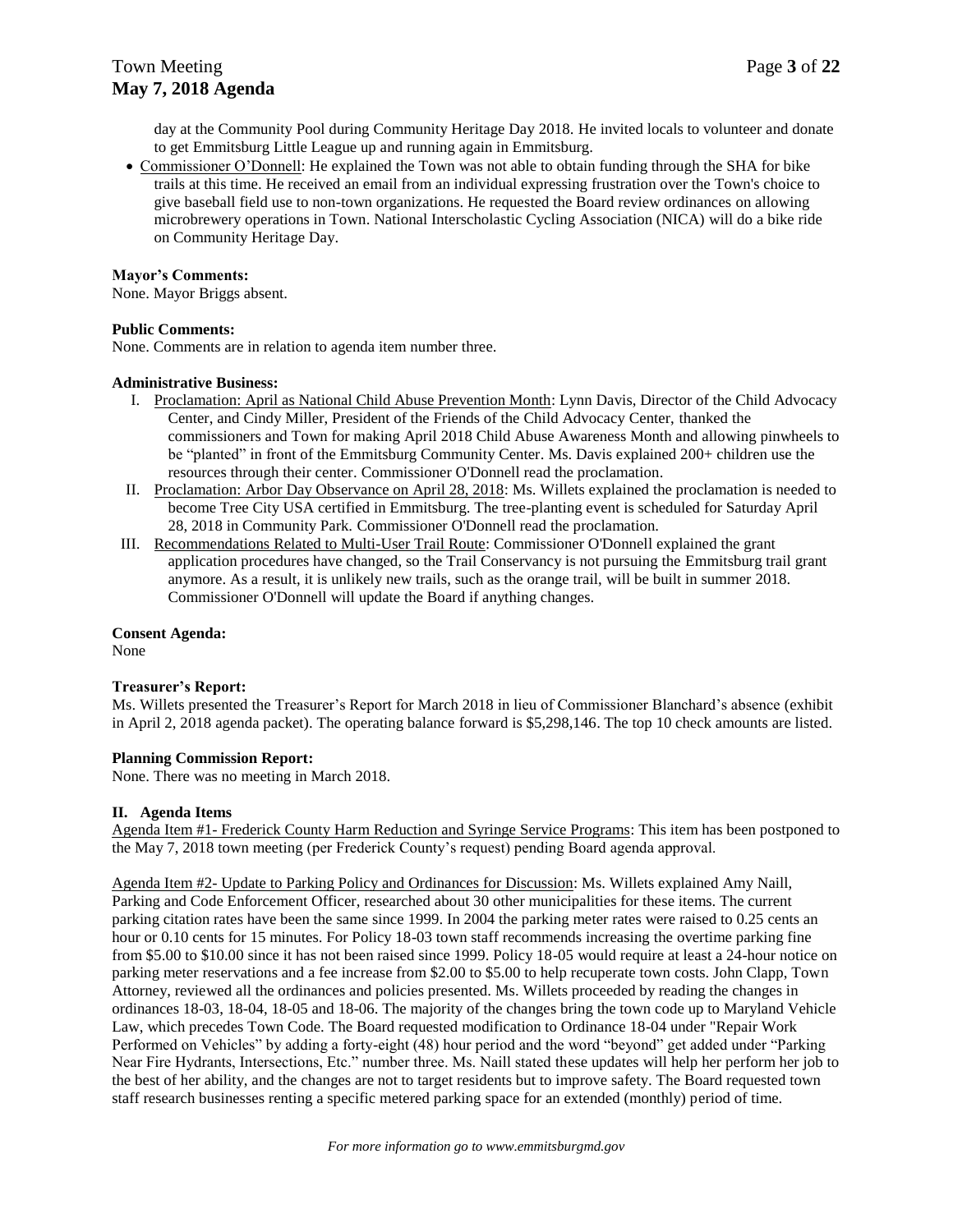# Town Meeting **Page 4** of 22 **May 7, 2018 Agenda**

Agenda Item #3- Presentation by Town Staff on Short Term Transient Rentals: Susan Cipperly, Town Planner, presented a PowerPoint on short-term transient rentals (STTR). She explained STTR are not addressed in the Town code like hotels, bed and breakfasts and boarding houses. The disadvantages of STTR were reviewed: renters are strangers, security concerns, noise, possible property damage, fraudulent listings, unfair competition, no public notice, neighbor hostility and hotel health/safety codes do not apply. To combat these concerns, Ms. Cipperly suggested limiting the number of STTR, requiring STTR managers be available 24/7 and requiring licensing and permitting.

To date, the Planning Commission has discussed STTR on three different occasions since October 2017. The Planning Commission agreed all rental units should be registered with the town and believed determining what zone STTR are under is not necessary. If the Board wishes to continue pursuing this item, a STTR definition, zoning classification, management requirements and draft ordinance is needed with public input. *Maria Henry, 113 East Main Street* - believes the disadvantages reviewed were the worst-case scenarios and reviewed the procedures for renting STTR. She believes STTR are positive for the Emmitsburg community. Commissioner Buckman explained she would like parameters pursued, but property rights protected. The Board agreed the ordinances should be modified instead of writing new ordinances. Maria Henry explained she came to the town office because she wanted to get her home certified as safe, but was told she was violating town code, which started the process for reviewing STTRs by the Town. The Board requested more information from the Town Planner on STTR before an ordinance is pursued. The Board requested the same educational packet the Planning Commission received from the Town Planner and for town staff to research Frederick County's recommendation and similar sized municipalities' (with a tourist component) recommendations for handling STTR.

Agenda Item #4- Public Comment Timing in Meetings for Consideration: Commissioner O'Donnell asked if the Board wanted to table this agenda item due to the late hour.

*Motion*: To move item number four, timing of meetings, to the next meeting. Motion by Commissioner Buckman, second by Commissioner Ritz III. Vote: Motion carries 4-0 in favor with Commissioner Blanchard absent.

The Board requested moving the Citizens Advisory Committee meeting from April 17, 2018 to an evening in May 2018 to allow for a closed executive session on April 17, 2018. No vote was taken on moving the meeting. A twominute recess was called at 10:50 PM by Commissioner O'Donnell. The Board reconvened at 10:52 PM. Commissioner O'Donnell stated a closed session will be held after the May 7, 2018 meeting instead.

#### **Set Agenda Items for May 7, 2018 Town Meeting**

- 1. Frederick County Harm Reduction and Syringe Service Program Presentation.
- 2. Setting of the Tax Rate for Fiscal Year (FY) 2019.
- 3. Initial Budget Presentation for Fiscal Year (FY) 2019.
- 4. Budget Transfer to Fund 2 in Relation to the Painting of 140 South Seton Avenue for Consideration.
- 5. Presentation on the Ethics Code and Appeal Procedures by Town Staff.
- 6. Code of Conduct Policy for Consideration.
- 7. Public Comment Timing in Meetings for Consideration

*Motion***:** To accept the agenda for the May 7, 2018 town meeting as presented. Motion by Commissioner Sweeney, second by Commissioner Buckman. Vote: Motion carries 4-0 in favor with Commissioner Blanchard absent.

*Motion***:** To close the meeting. Motion by Commissioner Buckman, second by Commissioner Ritz III. Vote: Motion carries 4-0 in favor with Commissioner Blanchard absent.

#### **III. Sign Approved Text Amendments and/or Resolutions**

#### **IV. Adjournment**

With no further business, the April 2, 2018 Town Meeting was adjourned at 11:00 p.m. EST.

Respectfully submitted,

Madeline Shaw, Town Clerk Approved: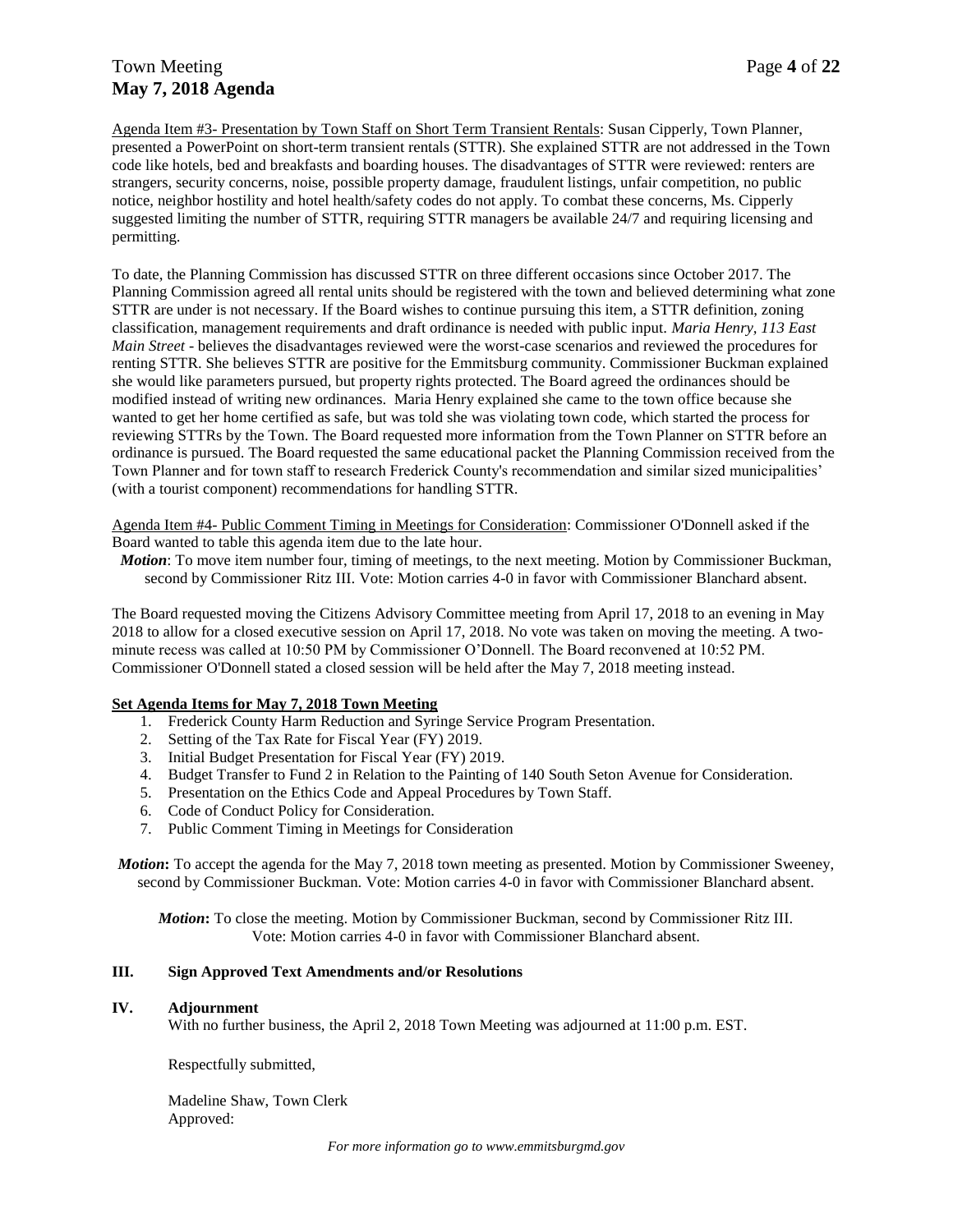**B. POLICE REPORT:** Presentation by deputies at the meeting.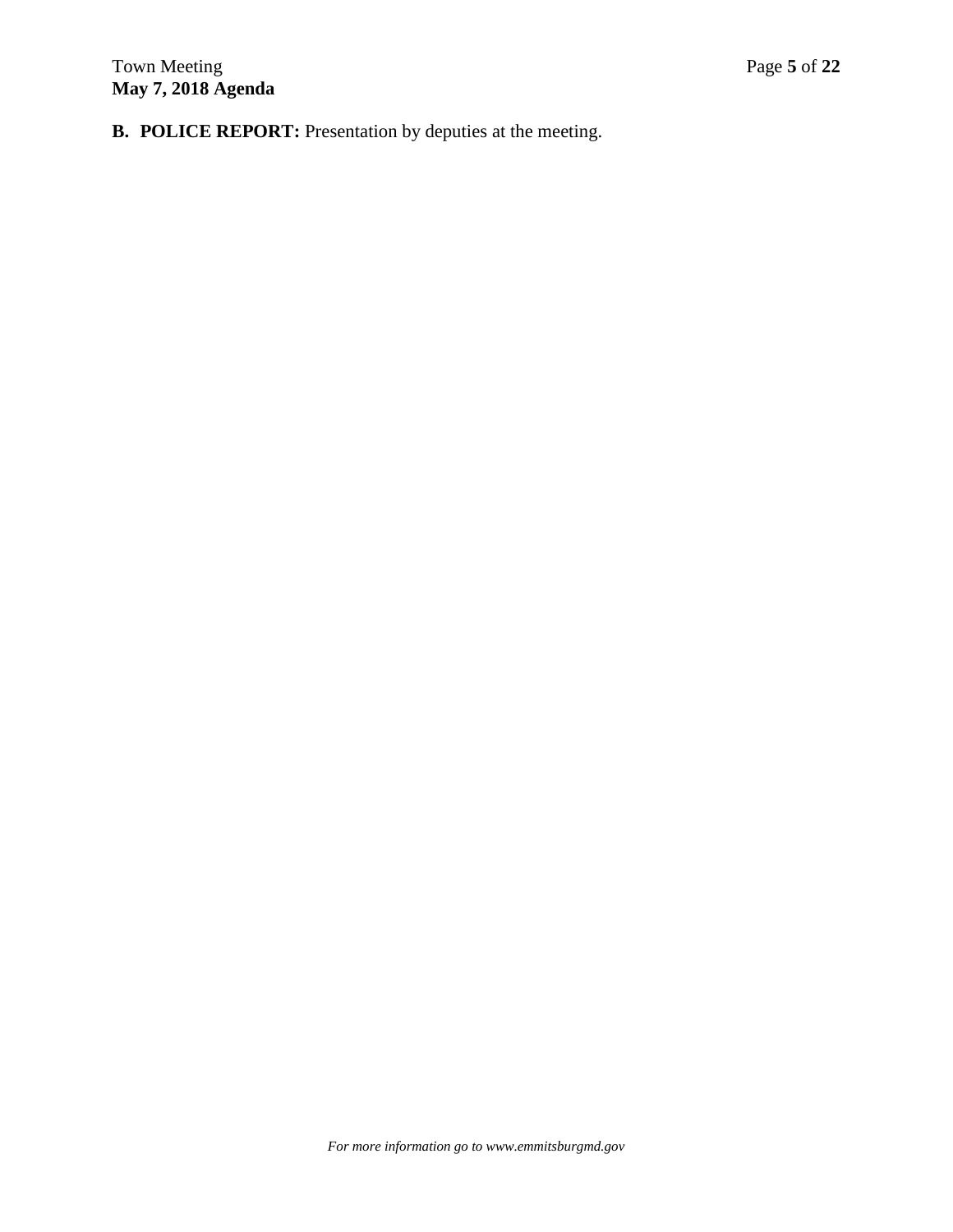# **C. TOWN MANAGER'S REPORT**

## **Town Manager's Report March 2018 Prepared by Cathy Willets**

### Streets:

- Staff straightened and replaced signs around Town.
- Staff cold patched potholes around Town.
- Staff and contractor poured new section of concrete @ 402 West Main St. (installed new curb stop)
- Staff and contractor plowed for snow events.
- Staff and contractor repaired several water leaks.
- Staff repaired potholes around Town.

### Sidewalk and Bridge Project:

- Staff switched some parking meters around for the sidewalk project.
- Contractor dug through two sewer lines on the square. Staff and contractor made repairs.

### Parks:

- Staff put up reforestation signs along Flat Run Creek from Emmit Gardens to the Rte. 15 bridge.
- Staff conducted an inventory of the buildings and locks for the parks and ballfields.

### Water:

- Rainbow Lake is at the spillway level of 16.6 feet.
- The roughing filters are being backwashed one time a day and the DE filters are being done one time per week.
- Well levels (optimum level was determined to be May 2011). Well  $#1$  and  $#2$  usage is down as we are starting to get our lake number. Well #4 is shut off.

|          |             | May 2011 | March 2018   | <u>Change</u> |
|----------|-------------|----------|--------------|---------------|
| $\Omega$ | Well $#1$ : | 35'      | $26^{\circ}$ | $+9$          |
| ◯        | Well $#2$ : | 8'       | 7'           | $+1$          |
| $\Omega$ | Well $#3$ : | 12       | <b>OFF</b>   | N/A           |
| $\circ$  | Well $#4$ : | 108'     | <b>OFF</b>   | n/a           |
| $\circ$  | Well $#5:$  | 10'      | 13'          | $-3$          |

- Water production and consumption. We produced an average of 281,824 GPD. We consumed an average of 217,404 GPD. The difference is "Backwash Water" ... (10.3%).
	- 21.5% of this water came from wells.
	- 4.8% of this water came from Mt. St. Mary's.
	- 73.7% of this water came from Rainbow Lake.

We purchased 443,840 gallons of water from MSM this month.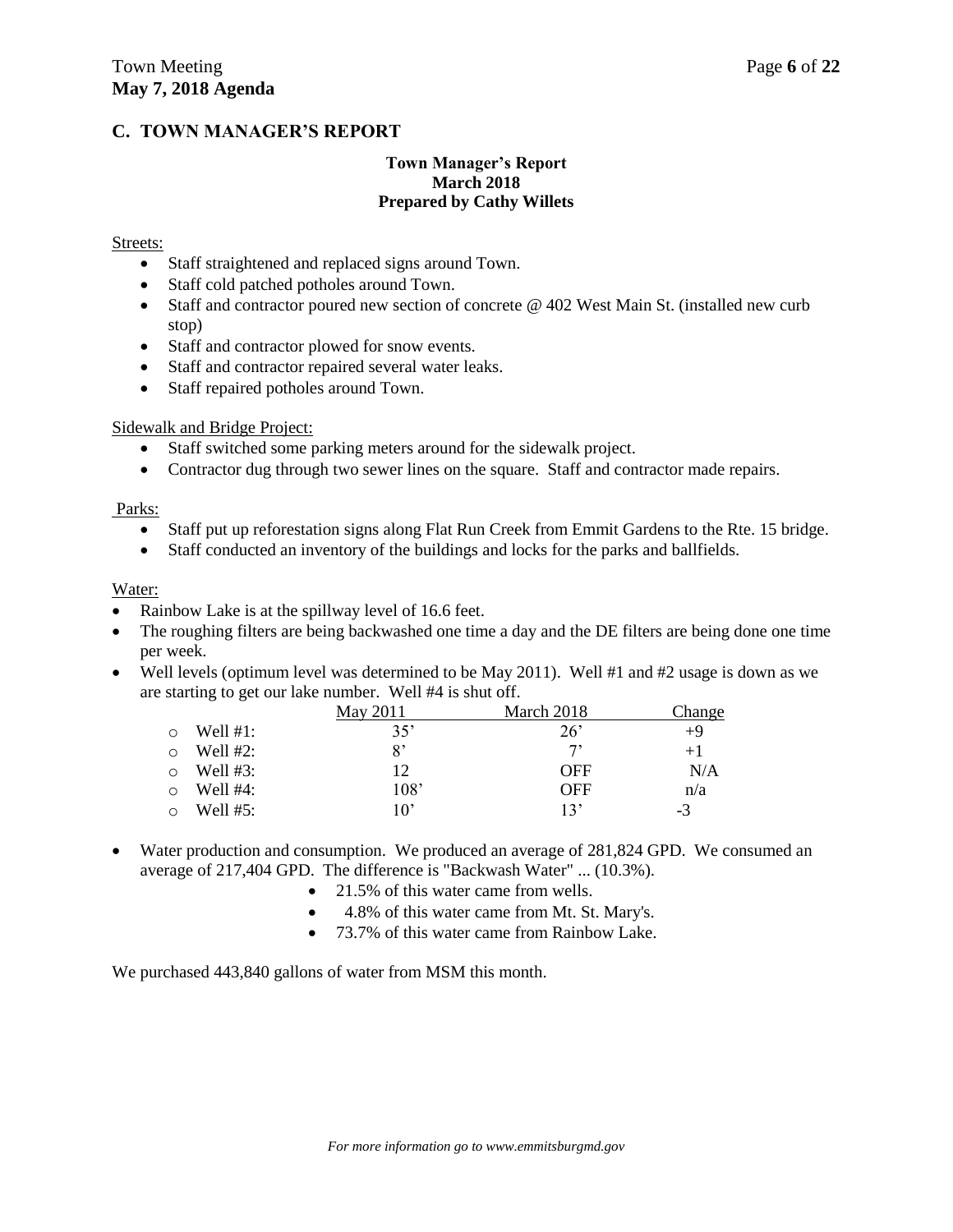Wastewater:

- We received about 1.90" of precipitation this month (the average is 2.72").
	- We have a precipitation **SURPLUS** of 1.87" over the last six months. The average precipitation for the period from October 1 through March 31 is 20.33". We have received 22.20" for that period.

Wastewater Treatment:

- We treated an average of 566,000 GPD (consumed 217,404 GPD) which means that **61.6**% of the wastewater treated this month was "wild water".
- We had no spills of untreated sewerage in the month of March.
- We did exceeded the plant's design capacity three times in the month of March 845,000gpd 03/01 790,000gpd 03/02 770,000gpd 03/24

**Trash:** Trash pickup will remain on Mondays in the month of May except for Memorial Day when the trash will be picked up on Tuesday May 29<sup>th</sup>.

## **Meetings Attended:**

03/05 Attended Town Meeting 03/06 Met with Mayor 03/07 Attended meeting with SHA re: square project 03/09 Met with Mayor 03/09 Attended meeting with planner & SHA re: landscaping 03/10 Met with staff re: proposed parking ordinances/policies 03/13 Met with staff re: water accounting 03/13 Met with Mayor 03/15 Attended department head meeting 03/15 Attended support staff meeting 03/16 Met with Mayor 03/19 Met with Mayor 03/20 Met with staff to review evaluations 03/22 Met with Mayor 03/26 Met with staff to review evaluations 03/27 Met with departments heads re: FY19 budget 03/27 Met with Mayor 03/28 Met with Mayor 03/29 Attended meeting with SHA re: bridge project 03/29 Met with accountant re: FY19 budget

# Noteworthy:

- Contractor installed new salt shed at WWTP.
- Staff repaired four leaks that were most likely caused by the flow test at the new Seton Center.
- Improved water quality and lower demand (repair of leaks) has significantly improved operations at the water plant. (Fewer roughing filter and DE filter washes as well as less coagulant usage.)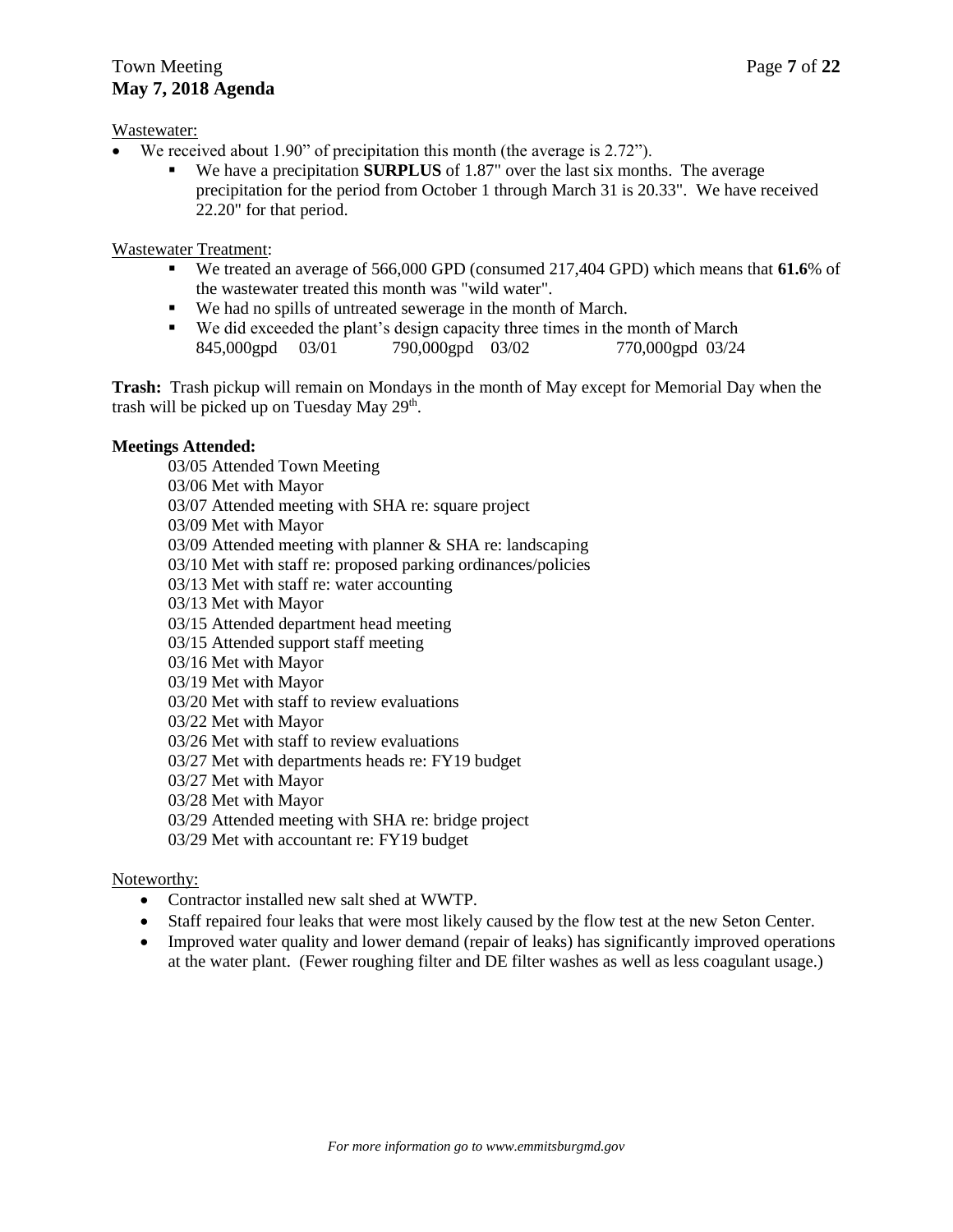## **PARKING ENFORCEMENT REPORT March 2018**

| <b>Total:</b>                  | \$1,164.41 |
|--------------------------------|------------|
|                                |            |
| <b>Funerals</b>                |            |
| <b>Parking Ticket Money</b>    | \$370.00   |
| Meter Bag Rental               |            |
| <b>Parking Permits</b>         | \$115.00   |
| Meter Money                    | \$679.41   |
| Left Side Parking              |            |
| <b>Other Violation</b>         |            |
| Failure to Park between Lines  |            |
| Parked on Highway              |            |
| Parked by Fire Hydrant         |            |
| Parked Blocking Road           | 1          |
| Parked on Sidewalk             |            |
| Parked in Crosswalk            |            |
| <b>Restricted Parking Zone</b> | 2          |
| <b>Overtime Parking</b>        | 63         |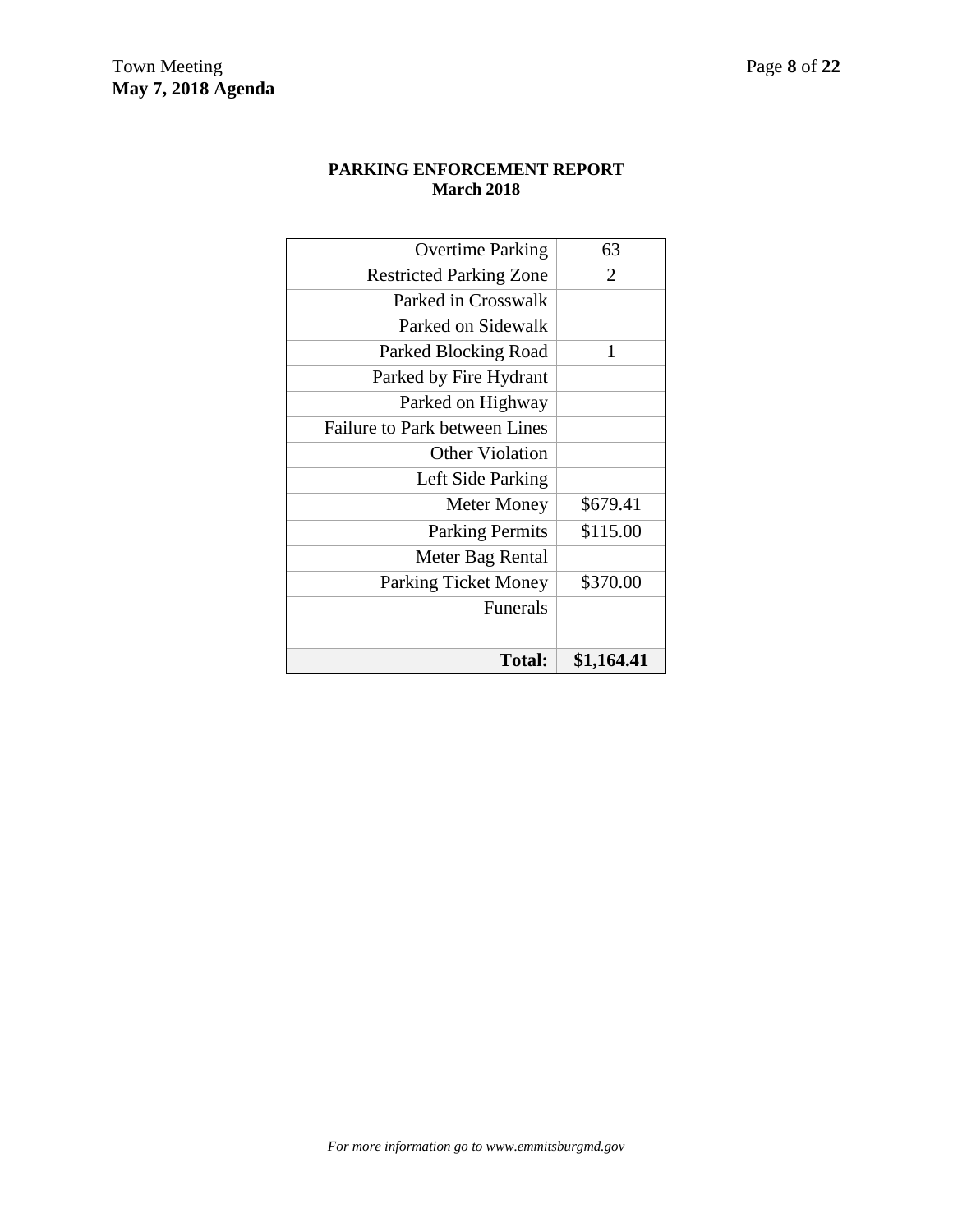# **D. TOWN PLANNER'S REPORT**

# **Town Planner's Report March 2018 Prepared by Susan H. Cipperly, AICP**

- 1. **GIS** Prepared various maps to support grant applications and other town projects. Will be working with ALWI to map storm drains and SWM facilities needed for the MS-4 (stormwater) permit. Fieldwork on water/sewer mapping will continue when town DPW staff can assist.
- 2. **Sidewalk Project:** Fielded resident complaints and concerns, and passed them along to SHA. Provided info to parking enforcement and office manager regarding daily need to be designated No Parking. Provided wording for website, Facebook and Ch. 99. Sent e-mails to business community as needed. Attended several meetings and on-site discussions regarding design elements.
- 3. **Community Legacy**: Communicated with DHCD contact regarding financial records. Processed reimbursement request for two completed projects. These two reimbursements should make it possible to close out FY2016.
- 4. **Permits and Zoning Inquiries --** highlights
	- Followed up on permit enforcement situations in progress, together with Frederick County permits office.
	- Processed permit for second model home by Richmond America Homes (Ramblewood Drive).
	- Provided zoning info in response to inquiries.
- 5. **Dog Park**  Ordered dedicated benches, waste stations, signage, and other elements.
- 6. **DNR** Prepared and sent Annual Report to Forestry Office.
- 7. **Office meetings –** Dept. Head, budget, performance evaluation.
- 8. **Town Meeting –** Updated Short-term transient rental ppt for April 2 Town Meeting & presented.
- 9. **Traffic Study –** Was contacted by a traffic-engineering consultant in reference to a potential commercial project, for which the Town provides a scope of work for traffic impact study.

**Upcoming projects/activity as of April 20, 2018 - Planning and Zoning:**

- **1. Submit reports for Community Legacy projects –** façade and sidewalk grants.
	- **Submit application to DHCD for FY2019** Façade restoration program.
- **2. Final Report for MHAA Grant for the Square –** as invoices are processed by SHA.
- **3. Continue with MS-4, GIS, Sidewalk, etc.**
- **4. Board of Appeals: A**rrange BOA meeting to undertake reorganization, since there have been new members appointed. (Provided MDP course info to new alternate on BOA)
- **5. Enforcement:** There are several enforcement issues that have been backlogged due to other activity taking precedence. Need to follow up with property owners and Frederick County regarding violations.
- **6. Organize:** Planning and Zoning files and computer files in contemplation of upcoming retirement.
- **7. Projects upcoming that will involve staff review and the Planning Commission:** 
	- Re-Approval of Emmitsburg East Industrial Park II (approval has lapsed)
	- Brookfield/Irishtown Road approval renewal for that section
	- Potential commercial development submitted in next 6 months or so. (site plans followed by building permits)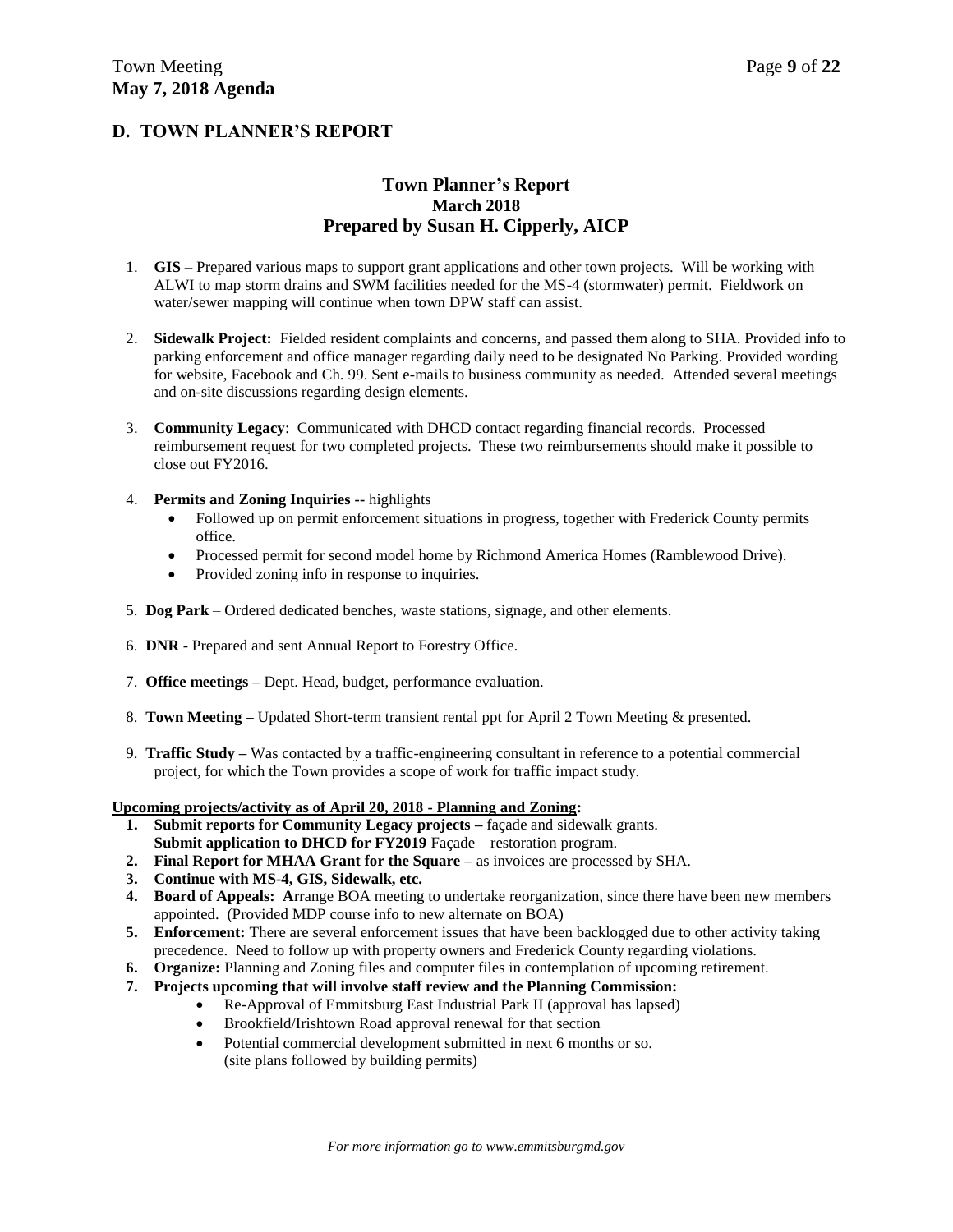# **E. COMMISSIONER COMMENTS**

# **F. MAYOR'S COMMENTS**

### **Meetings Attended:**

- April 2, met with town manager
- April 5, met with town manager
- April 7, Saturday night met with a hundred plus firemen from the Cumberland Valley Volunteer Firefighters Association, while another 100 firefighters gathered in town to attend the spring meeting the Executive Fire Officer Program Graduate Symposium. Both groups were among the many who were here for annual events.
- April 10, met with town manager
- April 10, attended Mt. St. Mary's University Athletic Committee (AAC) at MSMU.
- April 11, spoke with John Fieseler, Tourism Council, RE: William Cochran, Glass Etching.
- April 11, spoke with Helen Propheter, director of the Frederick County Office of Economic Development, RE: William Cochran, Glass Etching.
- April 11, Spoke with Chip Jewell, Frederick County Fire Rescue Museum, RE: William Cochran, Glass Etching.
- April 12, spoke with Lisa McDonald, Executive Director of Frederick County Boys and Girls Club
- April 13, met with town manager
- April 16, met with town manager
- April 16, staff and I met with Frederick County and Boys and Girls Club
- April 18, met with town manager
- April 23, met with town manager
- April 25, met with town manager
- April 25, met with Mount St. Mary's University, Chief of Staff Wayne Green
- April 26, met with town manager
- April 26, staff and I met with Electronic Vehicle Grant Company, First Energy rep and county rep.
- April 26, Frederick County MD Municipal League Chapter meeting
- April 28, Saturday, Arbor Day Celebration at Community Park.
- April 30, met with town manager

### **Upcoming Community Events and Grand Openings:**

- Saturday, May 5 at 9:00 AM: **Dog Park Ribbon Cutting** Grand Opening
- Saturday, June 2 at Noon: **Grand Opening of Community Pool**
- Saturday, June 30 at 9:00 AM: **Dedication of Town Square**, Community Heritage Day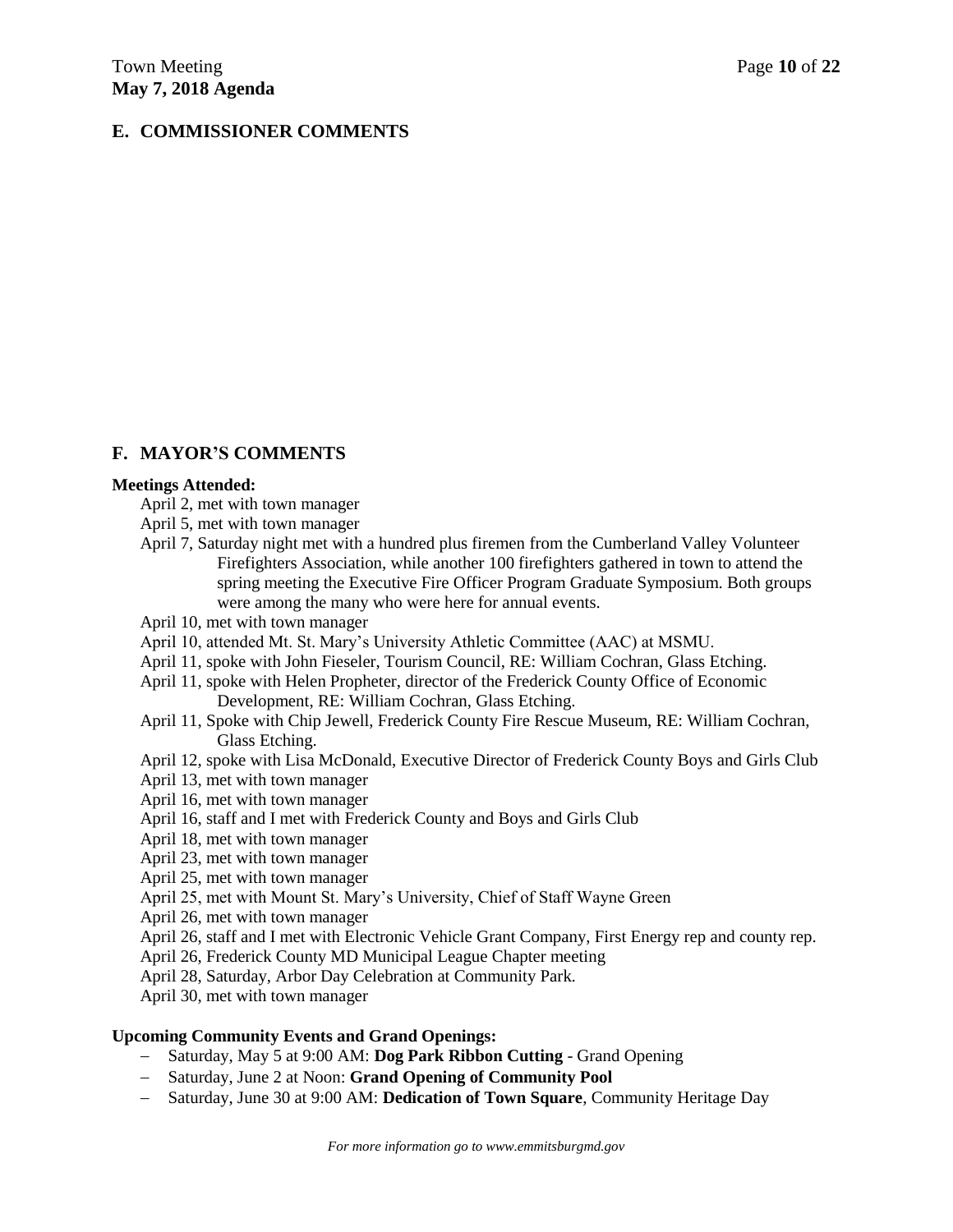# **G. PUBLIC COMMENTS**

# **H. ADMINISTRATIVE BUSINESS**

**I. Item #1 - Approval of the FY 2019 contract between Town of Emmitsburg and Frederick County Sheriff's Office:** Presentation by town staff.

> **Total Contract:** \$276,403.00 **Increase:** 3.15% **Total Increase from FY 2018:** \$8,712.00 **Reason:** Anticipated 3.15% salary increase and cost of vehicle fuel.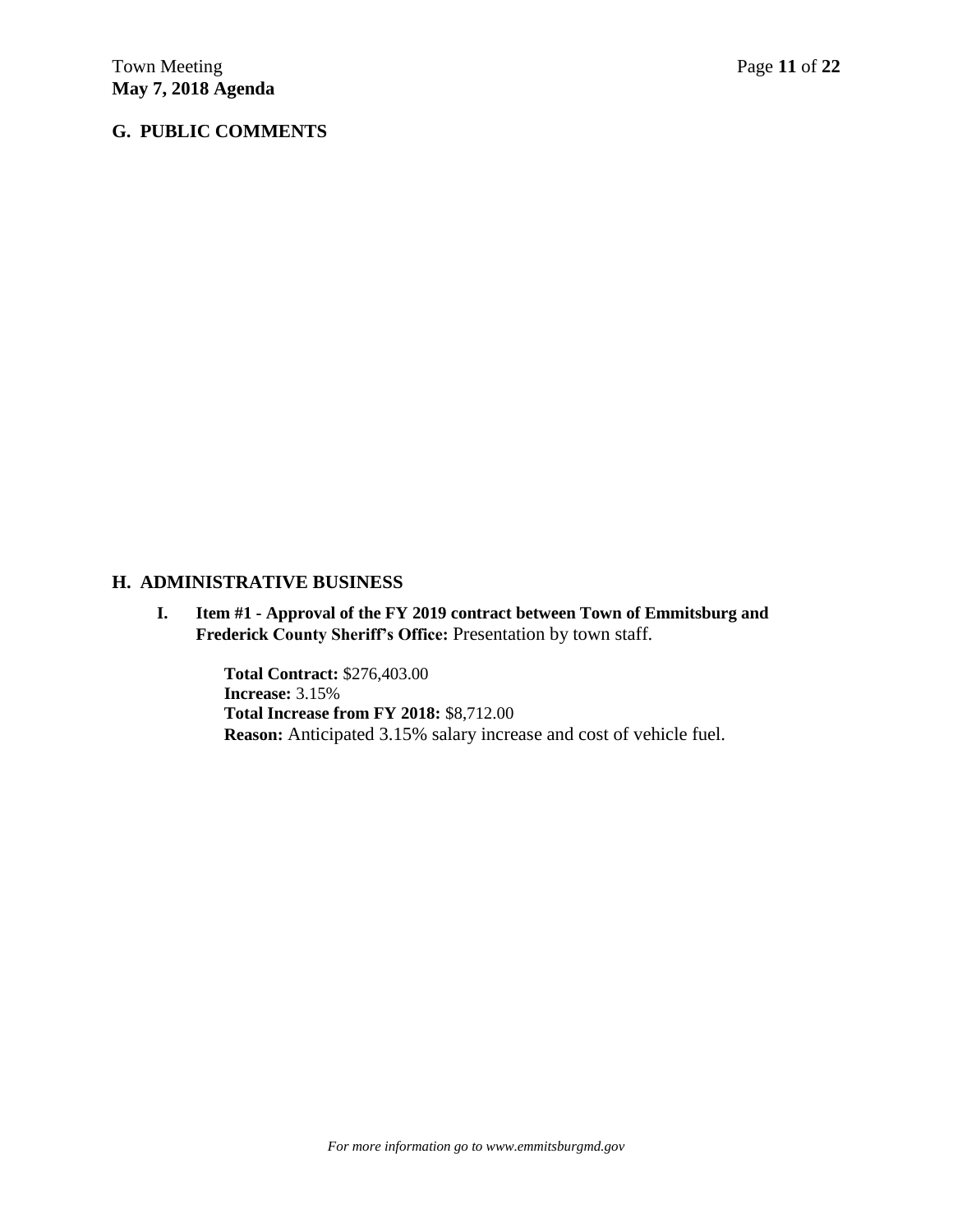# **I. CONSENT AGENDA: NONE**

## **J. TREASURER REPORT**

# **Town of Emmitsburg CASH ACTIVITY as of April 25, 2018**

| \$5,296,141           | Cash Balance April 1, 2018       |
|-----------------------|----------------------------------|
| 277,640<br>$-364,702$ | Deposits<br>Withdrawals          |
| \$5,209,079           | <b>Operating Balance Forward</b> |

# **Top 10 Check Amounts:**

| <b>Amount</b> | <b>Vendor Name</b>                      | <b>Description</b>                              | <b>Check Date</b> | <b>Check Number</b> |
|---------------|-----------------------------------------|-------------------------------------------------|-------------------|---------------------|
| \$72,950      | Make N Waves Inc.                       | Draw $#$ 4 - Completion<br>Tile - Interior      | 04.18.18          | 38246               |
| \$67,786      | <b>Treasurer of Frederick</b><br>County | 3Q FY18 Law<br>Enforcement                      | 04.18.18          | 38240               |
| \$23,797      | Comptroller of MD                       | 3Q FY18 Bay<br><b>Restoration Fee</b>           | 04.11.18          | 38217               |
| \$21,315      | MD Dept of Budget $&$<br>Mgmt           | Mar 18 Health Insurance                         | 04.04.18          | 38175               |
| \$19,800      | S&W Construction                        | <b>Install Salt Shed</b>                        | 04.04.18          | 38187               |
| \$11,185      | Green Arbor Corp                        | Pool - Retaining Wall                           | 04.11.18          | 38209               |
| \$10,790      | <b>UGI Energy Services</b>              | Mar 18 Solar Field #2                           | 04.11.18          | 38226               |
| \$9,913       | Beachham                                | Community Legacy -<br><b>Window Replacement</b> | 03.28.18          | 38161               |
| \$8,150       | Coldsmith Roofing Inc                   | Down Payment - Pool<br>Roof                     | 03.28.18          | 38148               |
| \$6,026       | Republic Services                       | Apr 18 Refuse Services                          | 04.11.18          | 38198               |

Check dates 03.28.18 to 04.24.18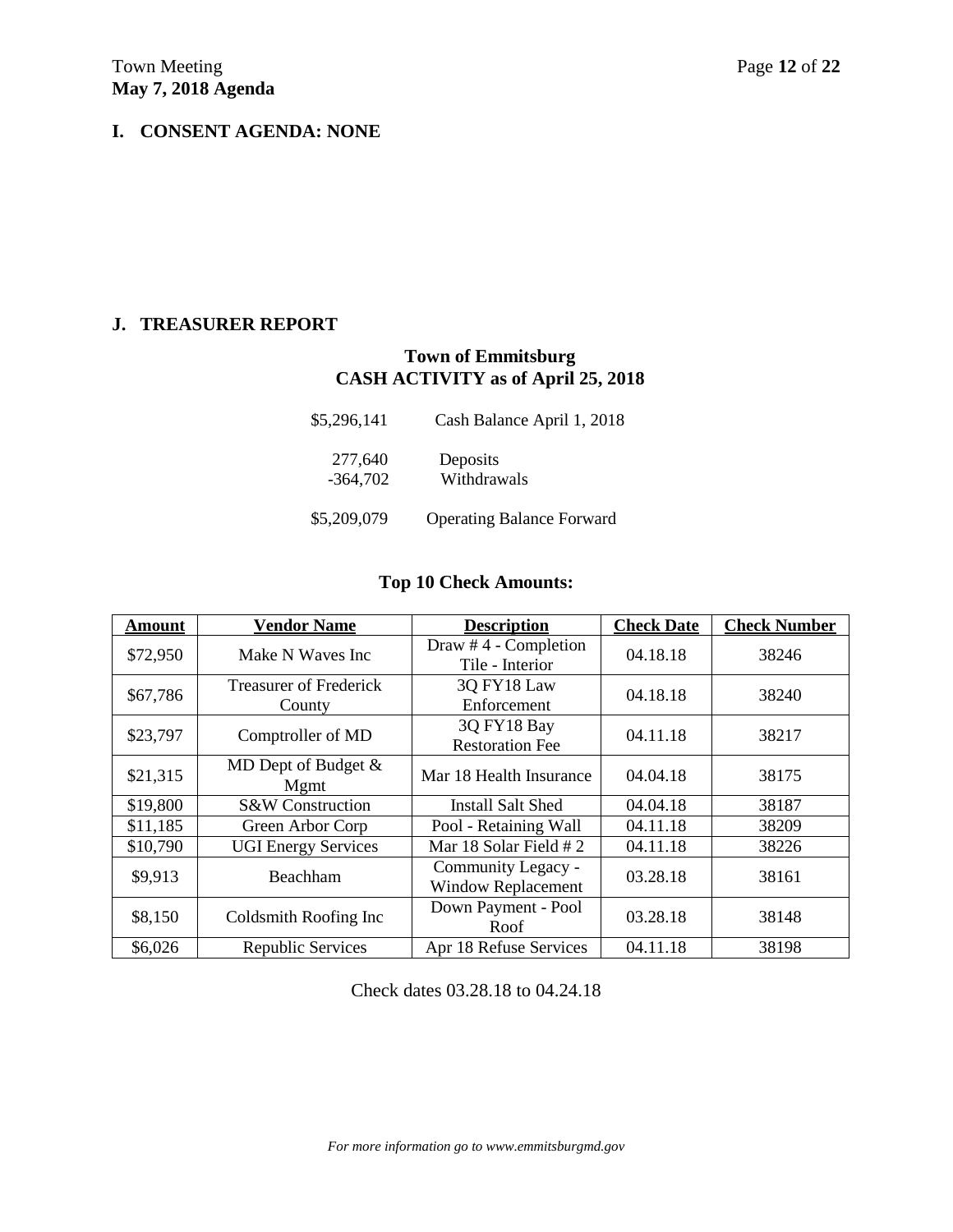**K. PLANNING COMMISSION REPORT:** Presentation at the meeting.

# **L. AGENDA ITEMS:**

**I. Frederick County Harm Reduction and Syringe Service Programs:**  Presentation at meeting by Jessica Ellis, Syringe Services Program Coordinator with Frederick County Behavioral Health Services.

**NOTE:** POSTPONED TO 07/2018 TOWN MEETING (PENDING BOARD AGENDA APPROVAL) PER THE REQUEST OF THE FREDERICK COUNTY HEALTH DEPARTMENT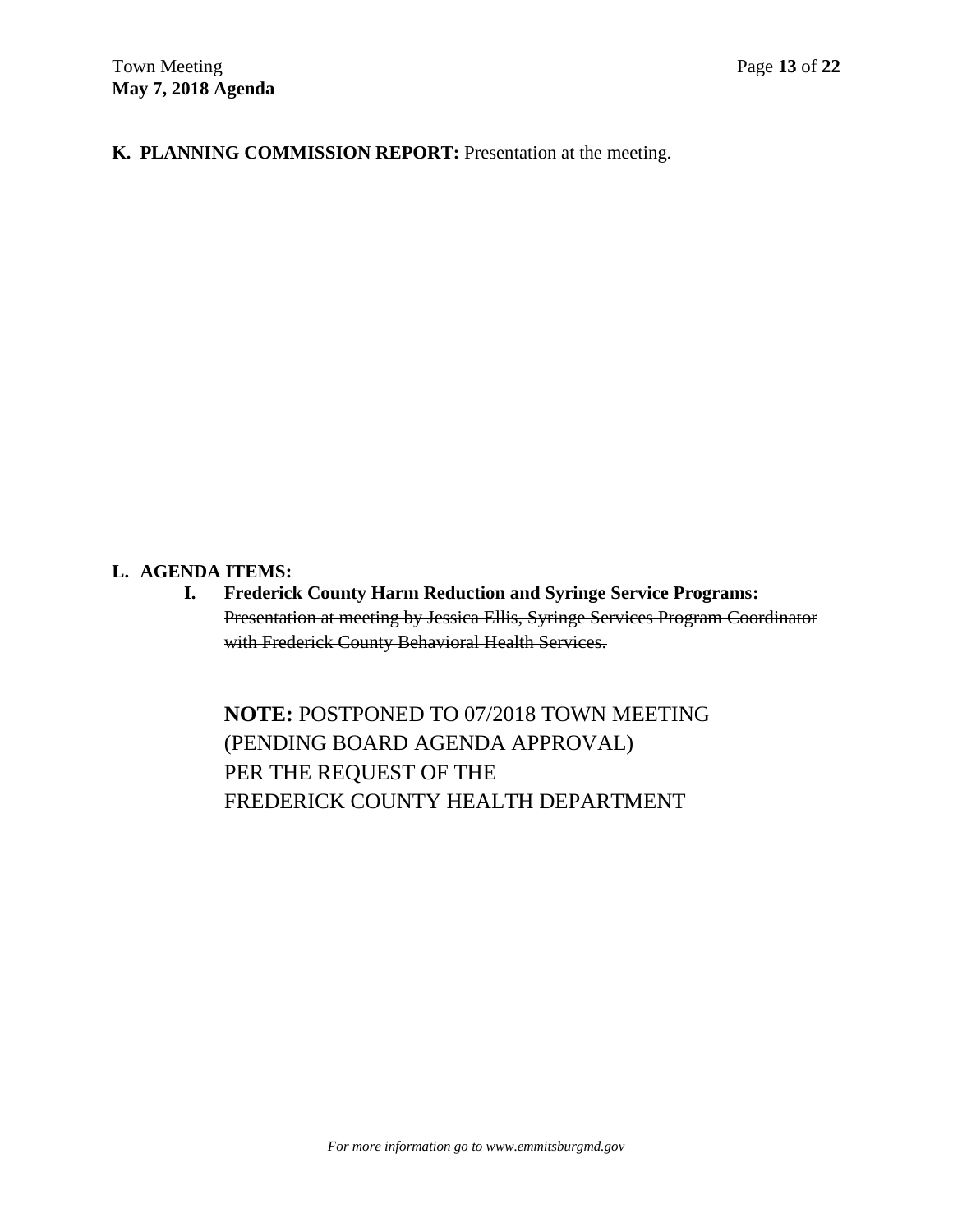**II. Setting of the Tax Rate for Fiscal Year (FY) 2019:** Presentation at meeting by Mayor Briggs and town staff.

**Rate:** Tax rate same as previous year's, .36 cents per \$100. This is adopted as part of the FY2019 budget.

**III.** Initial Budget Presentation for Fiscal Year (FY) 2019: Presentation at meeting by Mayor Briggs and town staff.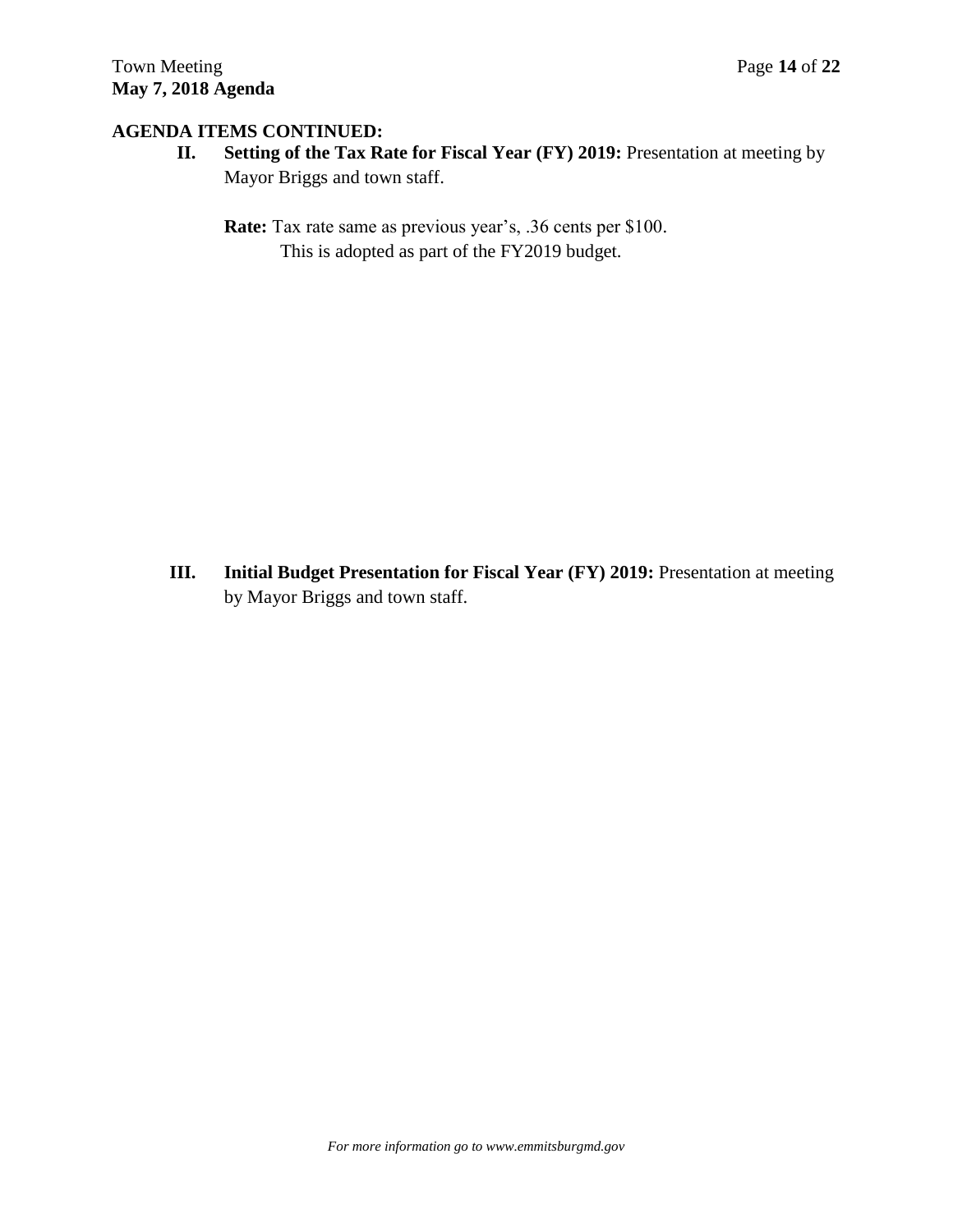**IV. Budget Transfer to Fund 2 in Relation to the Painting of 140 South Seton Avenue for Consideration:** Presentation at meeting by town staff.

| Item:                                         | Cost:       |
|-----------------------------------------------|-------------|
| Kelly Home Services Initial Testing           | No Charge   |
| UTZ Handyman and Remodeling (Painting)        | \$15,840.00 |
| <b>Cleaning Company (Perfect Palace)</b>      | \$250.00    |
| Kelly Home Services Re-Testing                | \$305.00    |
| Hotel for Payne Family, $04/10 - 04/27$       | \$2,266.62  |
| Food for the Payne Family                     | \$1,247.01  |
| Storage Unit (Affordable Self Storage) & lock | \$350.00    |
| Carpet                                        | \$250.00    |
| Carpet Installation                           | \$550.00    |
| <b>Total:</b>                                 | \$21,058.63 |

Paid to date: \$5,227.00 (deposit for painting) \$600.00 (reimbursement for meals) Total: \$5,827.00

Fund 2 balance for 140 South Seton Ave.: \$9,047 Remaining Fund 2 balance: \$3,220

Remaining amount to be paid:  $$15,232 - $3,220$  (fund 2) = \$12,012 budget transfer needed

Staff recommends transferring \$12,012 from Fund 2 LED Upgrade (\$25,479). Leaving a balance of \$13,467.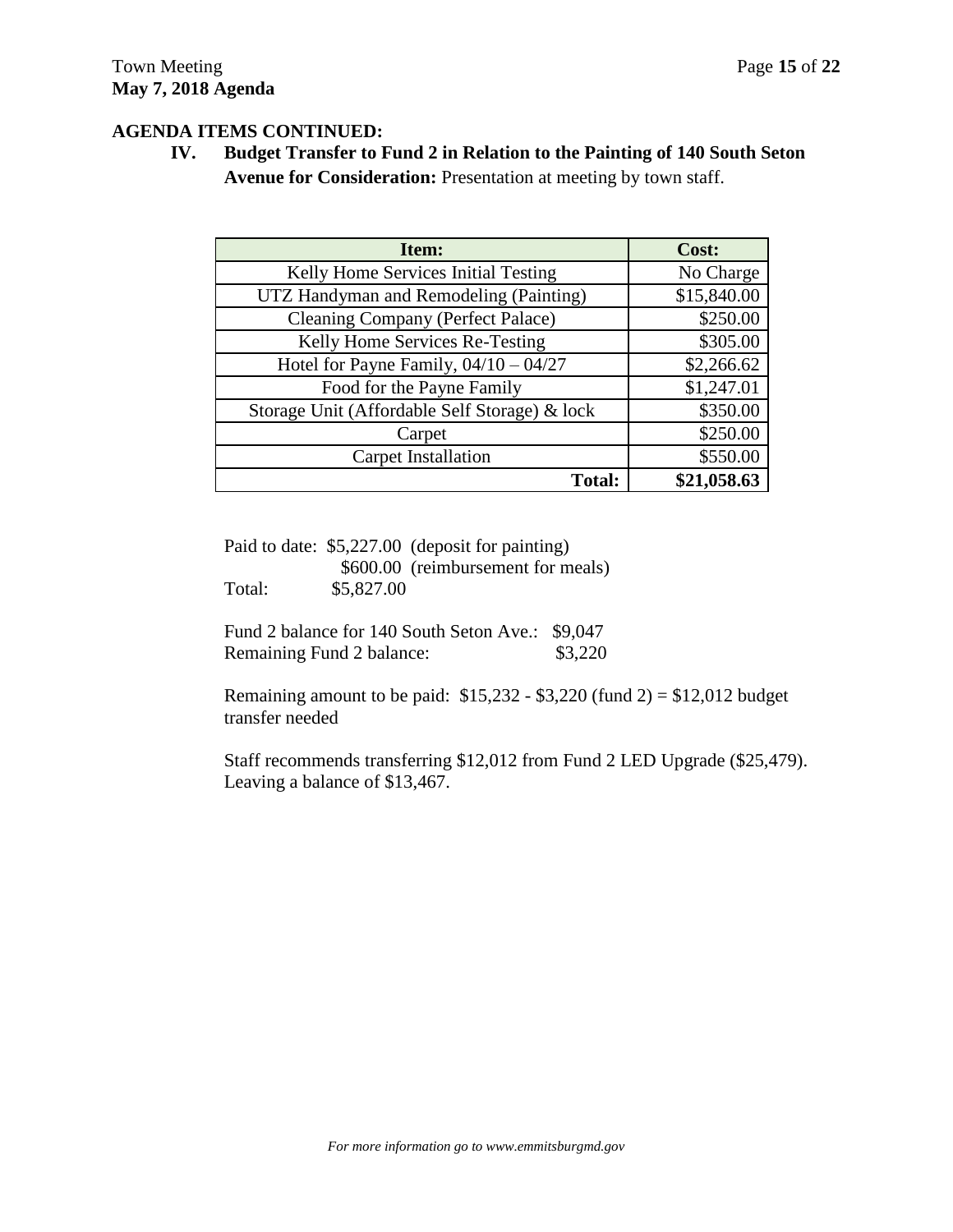**V. Presentation on the Ethics Code and Appeal Procedures by Town Staff:**  Presentation at meeting by town staff.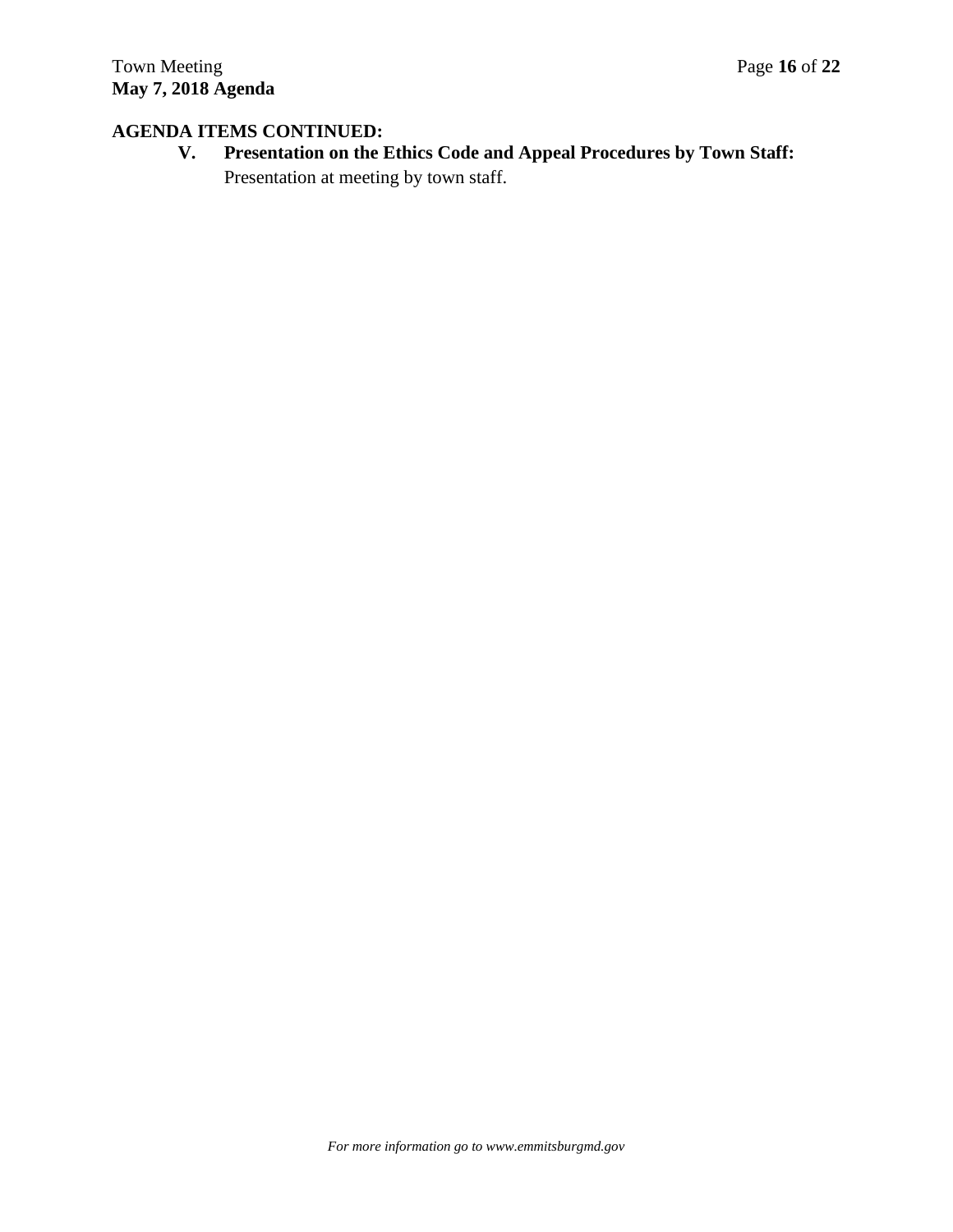**VI. Code of Conduct Policy for Consideration:** Presentation at meeting by town staff.

POSTPONED: PER THE REQUEST OF THE MAYOR AND TOWN STAFF. DATE TO BE DETERMINED.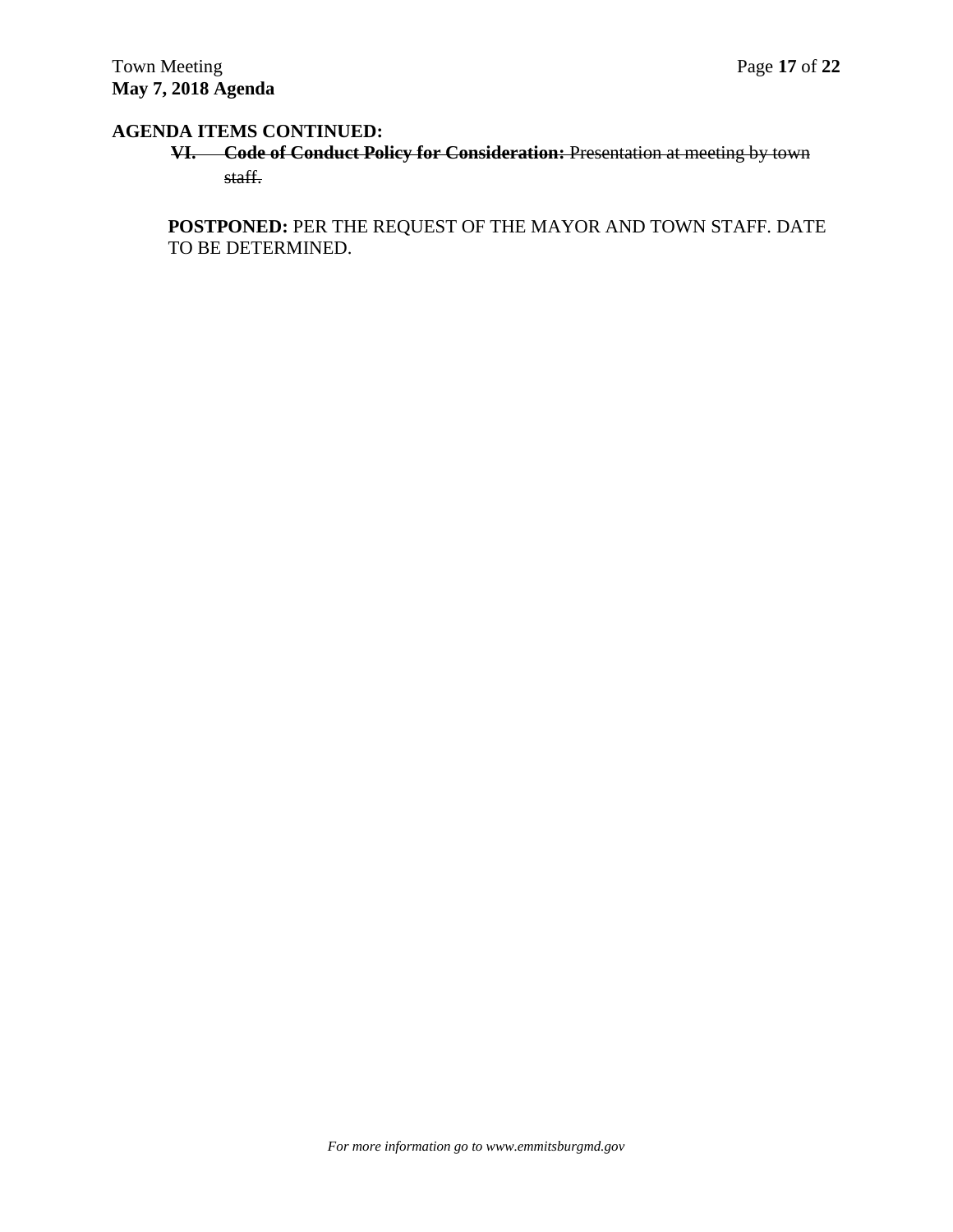**VII. Public Comment Timing in Meetings for Consideration:** Presentation at meeting by Commissioner Buckman and town staff.

The following municipalities have their public comment early/first in the agenda. Their most recent agendas are attached.

- i. Borough of Gettysburg, Pennsylvania
- ii. City of Brunswick, Maryland
- iii. Boonsboro, Maryland

The following municipalities have their public comment late/last in the agenda...

- Thurmont: #7 on agenda, last item.
- Walkersville: last item on agenda, they do not allow public comment prior.
- Middletown: #9 on agenda, last item before announcements (#10) and adjournment.
- Westminster: #13 on agenda (out of 14 items), last item
- Myersville: #9 on agenda, last item before adjournment
- Rockville:  $\#10$  on the agenda (out of 26 total items), after Proclamations & Awards
- Gaithersburg: #7 on the agenda (out of 25 total items), after Proclamations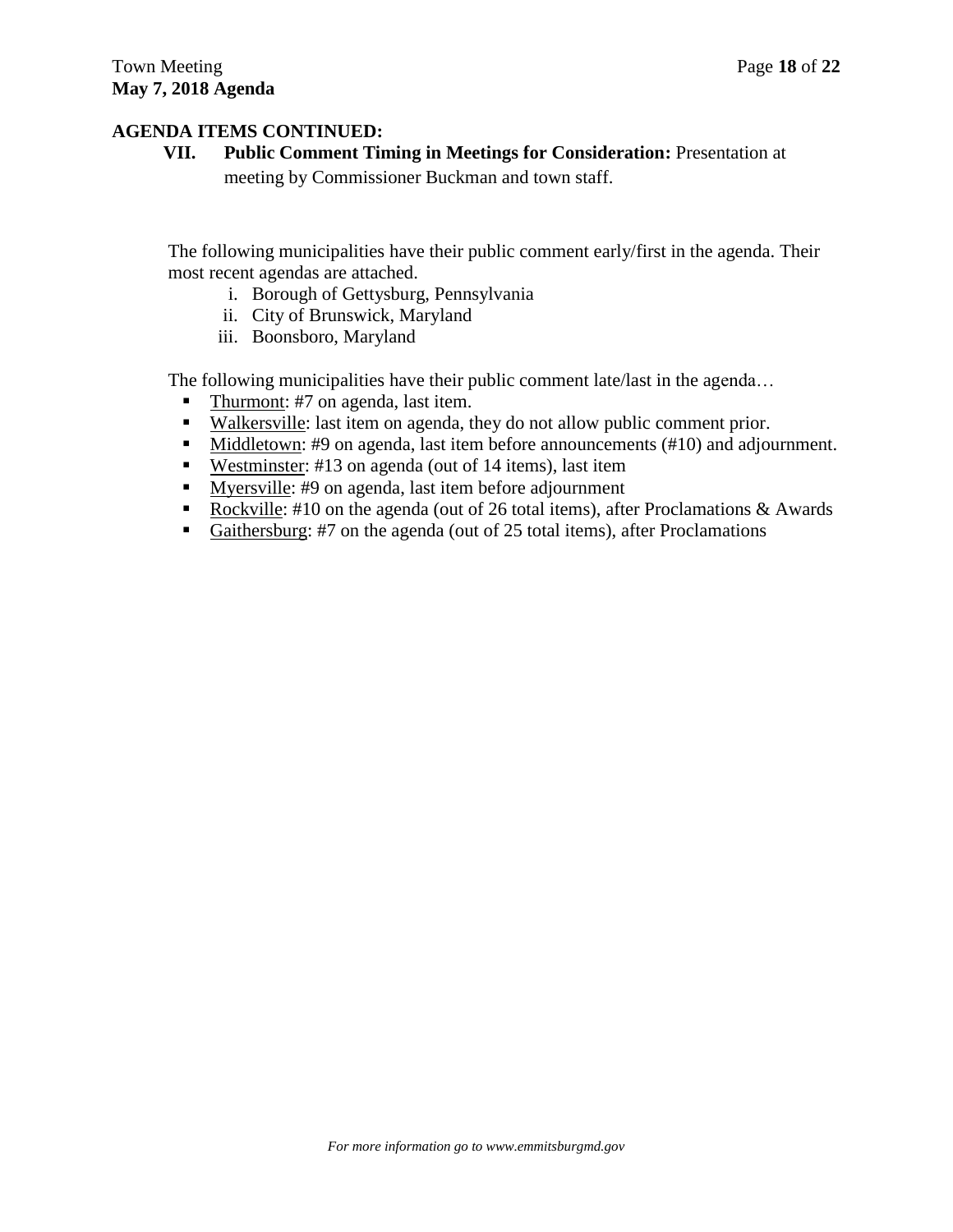### **SAMPLE AGENDA FROM THE BOROUGH OF GETTYSBURG**

Council Work Session Meeting Agenda from Monday, March 26, 2018 – 7:00 PM

|             | Call to Order<br><b>President Naugle</b>                                                                                                                                                         |                                  |  |
|-------------|--------------------------------------------------------------------------------------------------------------------------------------------------------------------------------------------------|----------------------------------|--|
| П.          | <b>Welcome and Opening Remarks</b>                                                                                                                                                               | <b>President Naugle</b>          |  |
| HI.         | Announcements                                                                                                                                                                                    | <b>President Naugle</b>          |  |
| IV.         | Public Comment – Restricted to Items on the Agenda<br>(Clerk Note: Only chance to speak about something before its voted on. Also, a<br>chance to speak about items that are not on the agenda). |                                  |  |
| $V_{\cdot}$ | <b>Tabled Old Business</b><br><b>Fuel System</b><br>$D_{\text{D}}$<br>TT.                                                                                                                        | Harbaugh<br>$C0$ $10$ $\pi$ $D0$ |  |

- II. PBS 2017-2 Rezoning ROR District Gable/LaBarre III. PBS 2017-1 LERTA Member Heyser/Gable IV. End Cap Properties Member Strauss/LaBarre VI. Old Business I. Council Tablets Manager Gable
- II. PBS 2017-3 Parking President Naugle III. PBS 2016-27 Verizon Small Cell Sites Gable IV. Community Meetings President Naugle Newsletter Topics VII. New Business

|     | $RPP$ Request $-800$ Block Johns Avenue | Miller/Gable                   |
|-----|-----------------------------------------|--------------------------------|
| -Н. | <b>Sexual Harassment Policy</b>         | <b>President Naugle Member</b> |
|     |                                         | Lawson                         |
| Ш   | PBS 2018-1 MS4                          | Gable/Clabaugh                 |

# VIII. **Public Comment**

*(Clerk Note: Chance to make comments after the items are voted on).*

IX. Adjournment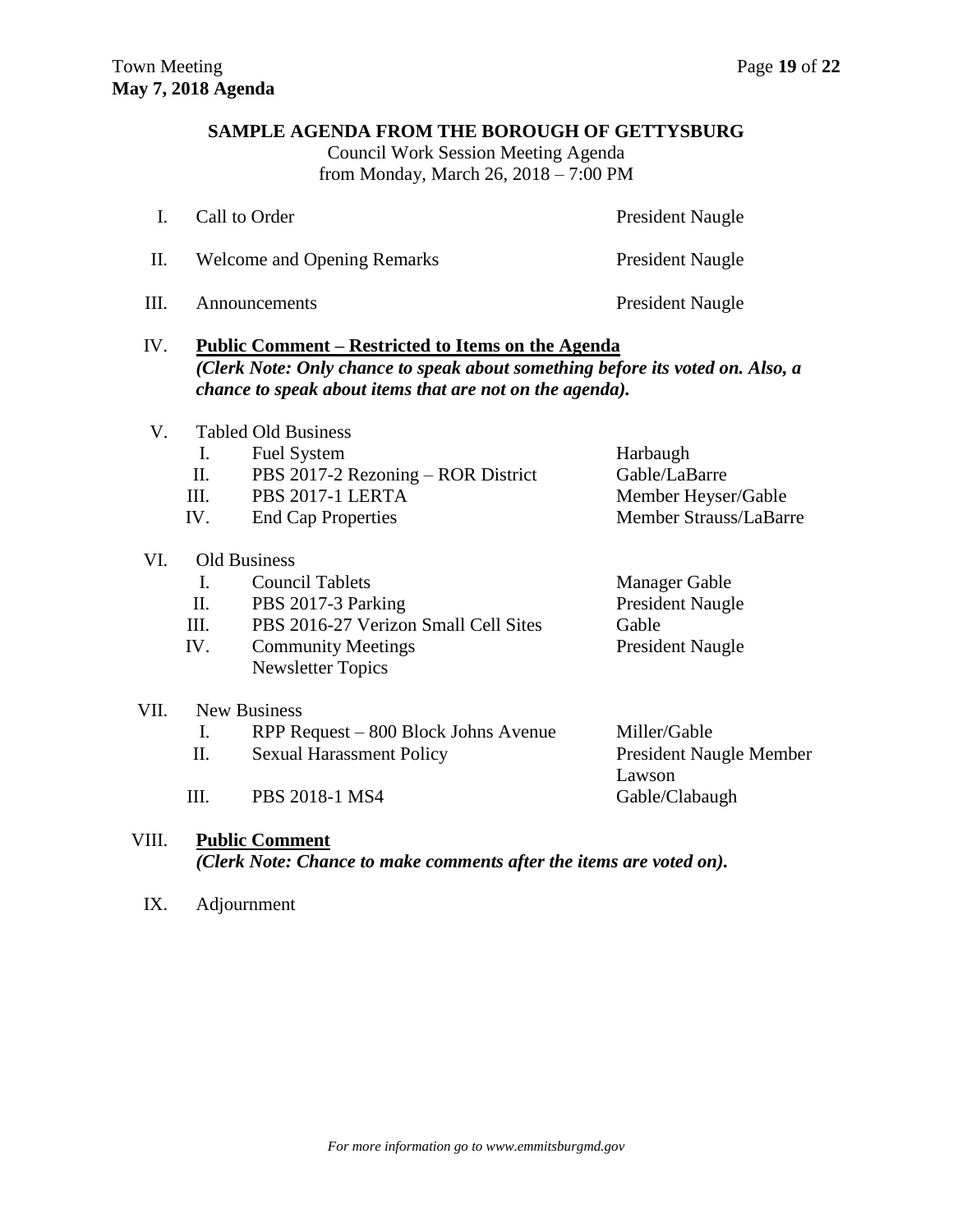## **SAMPLE AGENDA FROM THE CITY OF BRUNSWICK**

Mayor and Council Meeting Agenda from Tuesday March 13, 2018 – 7:00 PM

### **1.** CALL TO ORDER, PLEDGE, AND ROLL CALL

#### **2.** MAYOR'S REMARKS

#### **3.** APPROVAL OF MINUTES

- a. Mayor & Council Meeting-February 13 & 27, 2018
- b. Mayor & Council/Planning Commission Workshop-February 6, 2018
- c. Closed Meeting-February 6, 13, 27, 2018

#### **4. CITIZENS' FORUM (PETITIONS, REMONSTRANCES, AND COMMUNICATIONS)**

*(Clerk Note: I spoke with the Brunswick clerk, they allow 5 minute to make comments about any upcoming items and do not let people speak after that. If there is a large agenda item they are anticipating a lot of public comment on (e.g. an SHA project) the Mayor or President will request anyone wanting to speak on that item wait until the agenda item is being discussed.)*

#### **5.** INTRODUCTION AND ADOPTION OF RESOLUTIONS AND ORDINANCES

- a. Resolution 2018-04 Traffic Control Request-415 North Maple Avenue -vote auticipated
- b. Resolution 2018-05 Traffic Control Request 22 East C Street vote auticipated

#### **6.** REPORT OF OFFICERS - COUNCIL- COMMITTEES

#### **7.** CONSENT AGENDA

- a. PO# PW-4578 -Core &Main-Cemetery Circle Water Line Replacement \$25,668.87
- b. Fiual Phase I FRO Release \$59,596.50
- c. Final Phase IIA FRO Release \$30,947.00
- d. Phase IIIA SEC/SWM surety reduction 323,908.05
- e. Water & Sewer Phase 2A part 2 Conditional Approval partial release \$113,062.00
- f. Storrndrain Phase 2A part 2 Conditional Approval partial release \$22,724.00
- g. Paving Phase 2A part 2 Conditional Approval partial release \$126,412.56
- h. Water & Sewer Phase 2B part 1Conditional Approval partial release \$259,747.00
- i. Storrndrain Phase 2B part 1Conditional Approval partialrelease \$106,566.00
- j. Paving Phase 2B part 1Conditional Approval partial release \$198,221.50
- k. Water & Sewer Phase 2B part 2 Conditional Approval partial release  $$323,031.00$
- 1. Storrndrain Phase 2B part 2 Conditional Approval partial release \$101,510.00

#### **8.** UNFINISHED BUSINESS

#### **9.** NEW BUSINESS

- a. Urbau Planner Small Area Plau Concept Presentation
- b. City Park Building Policy Update vote auticipated
- c. Event Application Approval- New Hope UMC Easter Egg Hunt-vote auticipated

#### **10.** MISCELLANEOUS AND APPROPRIATIONS

### **11.** ADJOURNMENT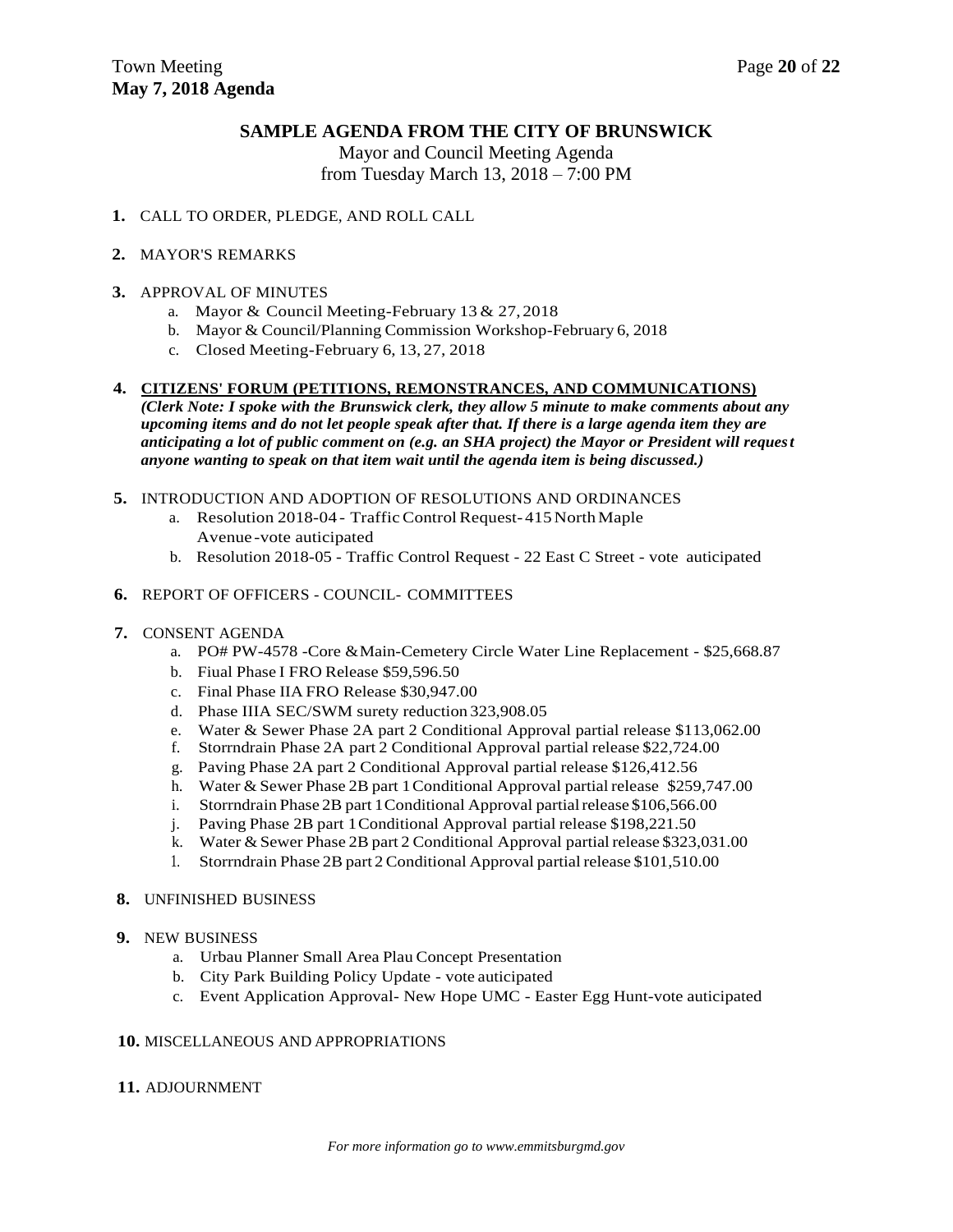### **SAMPLE AGENDA FROM BOONSBORO MARYLAND**

Mayor and Council Meeting Agenda from Monday March 5, 2018 – 7:00 PM

## 7PM - PLEDGE AND INVOCATION – Mayor Howard Long

# ROLL CALL

REVIEW AND APPROVAL OF MEETING MINUTES – Draft Minutes Regular Session – February 5 2018 Budget Workshop – February 12, 2018 Budget Workshop – February 20, 201 Workshop Session – February 26, 2018 Executive Session – February 26, 2018

> Treasurers Report – February 2018 Bills to Be Paid – February 2018

## **PUBLIC COMMENTS (must sign in and limit comments to 3 minutes)**

# MAYOR AND COUNCIL MEMBER CORRESPONDENCE

## POLICE DEPARTMENT REPORT- Chief Stanford

### NEW BUSINESS

Ladies Auxiliary Request - Memorial Day Parade & Service Safety Manual- Recommendation For Approval Shafer Park Tax Revenue – summary Recommendation to Hire – Town Planner Town Manager

### COMMISSION REPORTS

Public Safety – Councilmember Byrd Park Board- Councilmember Kerns Utilities – Councilmember Davis Planning – Councilmember Solberg EDC- Assistant Mayor Kauffman Environmental Commission- Councilmember Schmidt

Town Manager's Report –Megan Clark